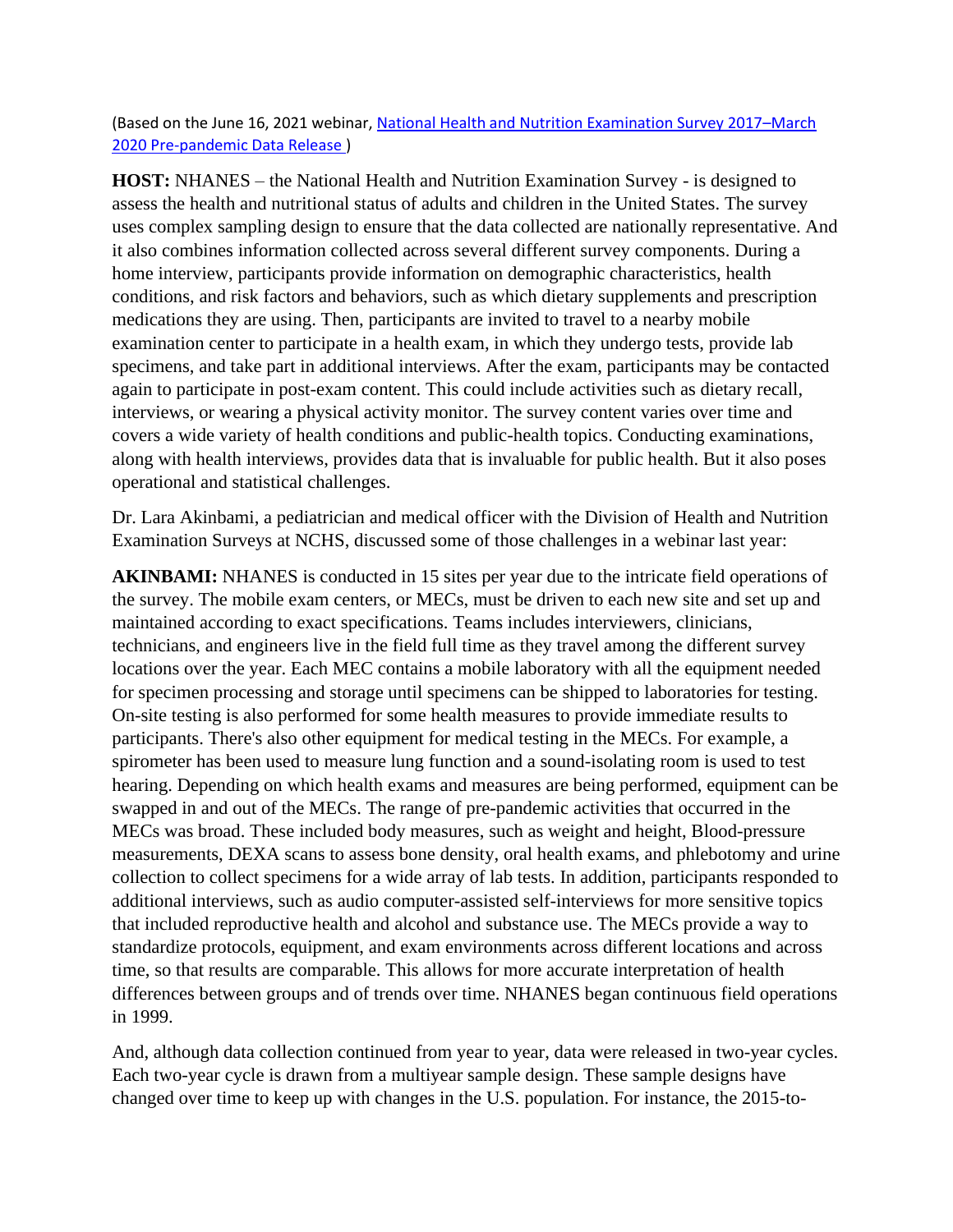2018 sample design selected 60 locations to be visited over four years. The 2015-to-2016 datacollection cycle visited the other 30. Although data are available for two-year cycles, NHANES advises combining cycles together into four-year data sets to calculate reliable estimates for subgroups. For example, estimating the prevalence of a health condition by age group separately for men and women, or for race and Hispanic-origin groups among children, is best done with a four-year data set.

**HOST:** Dr. Akinbami also discussed in the webinar how the pandemic impacted NHANES data collection.

**AKINBAMI:** So, like almost everything else, NHANES was affected by the COVID-19 pandemic. The 2019-to-2022 sample design also chose 60 locations to be sampled over four years. NHANES entered the field in 2019 with a plan of visiting the first 30 locations in the 2019-to-2020 data collection cycle. In March 2020, a growing number of cases of COVID-19 disease were being reported to CDC. This suggested that community spread was occurring. Widespread shutdowns had not yet occurred, but the environment was starting to change. For example, mobility data show that, during March, normal patterns and movements started to decline. The NHANES program needed to decide whether continuing field operations posed a risk of coronavirus transmission to participants and staff and their close contacts. On March 16, field operations for NHANES were suspended. And, although it wasn't clear at the time, this meant that the 30 locations planned for the 2019-to-2020 cycle would not all be visited. When field operations were stopped in March of 2020, the survey had been to 18 of 30 planned locations. And, as 2020 progressed, it was clear that there was no feasible way to resume inperson exams. The potentially long pause before field operations could be resumed raised questions about how a break in data collection would affect estimates of health conditions. Resuming data collection when it was safe to do so would mix pre-pandemic data and pandemic data together and potentially introduce bias into the estimates, especially for a two-year cycle that would have to be extended.

Therefore, it was decided not to collect more data for this cycle. Because no additional data would be collected, the 2019-to-March 2020 sample was not nationally representative. There was no method to create sample weights using the 2019-to-2022 sample design. Additionally, publicly releasing the data for fewer than 30 locations could pose disclosure risks for participants. However, the data that were collected represented a significant investment by survey participants, the federal government, and collaborators; and simply not using the data wasn't an option. So, a solution was found in the creation of a pre-pandemic data file. The 2017 to-2018 two-year cycle contained a complete sample and was nationally representative. It could be used to build a larger data set. And methodology to combine a probability sample with a nonprobability sample was used but adapted to this situation. The probability sample in this case was the 2017-to-2018 sample. And, rather than a nonprobability sample, the2019-to-March 2020 sample was a partial probability sample, because it was selected based on the 2019-to-2022 sample design.

So here's an overview of how a 2017-to-March 2020 pre-pandemic data set was created and some analytic considerations when working with the data. The 2015-to-2018 sample design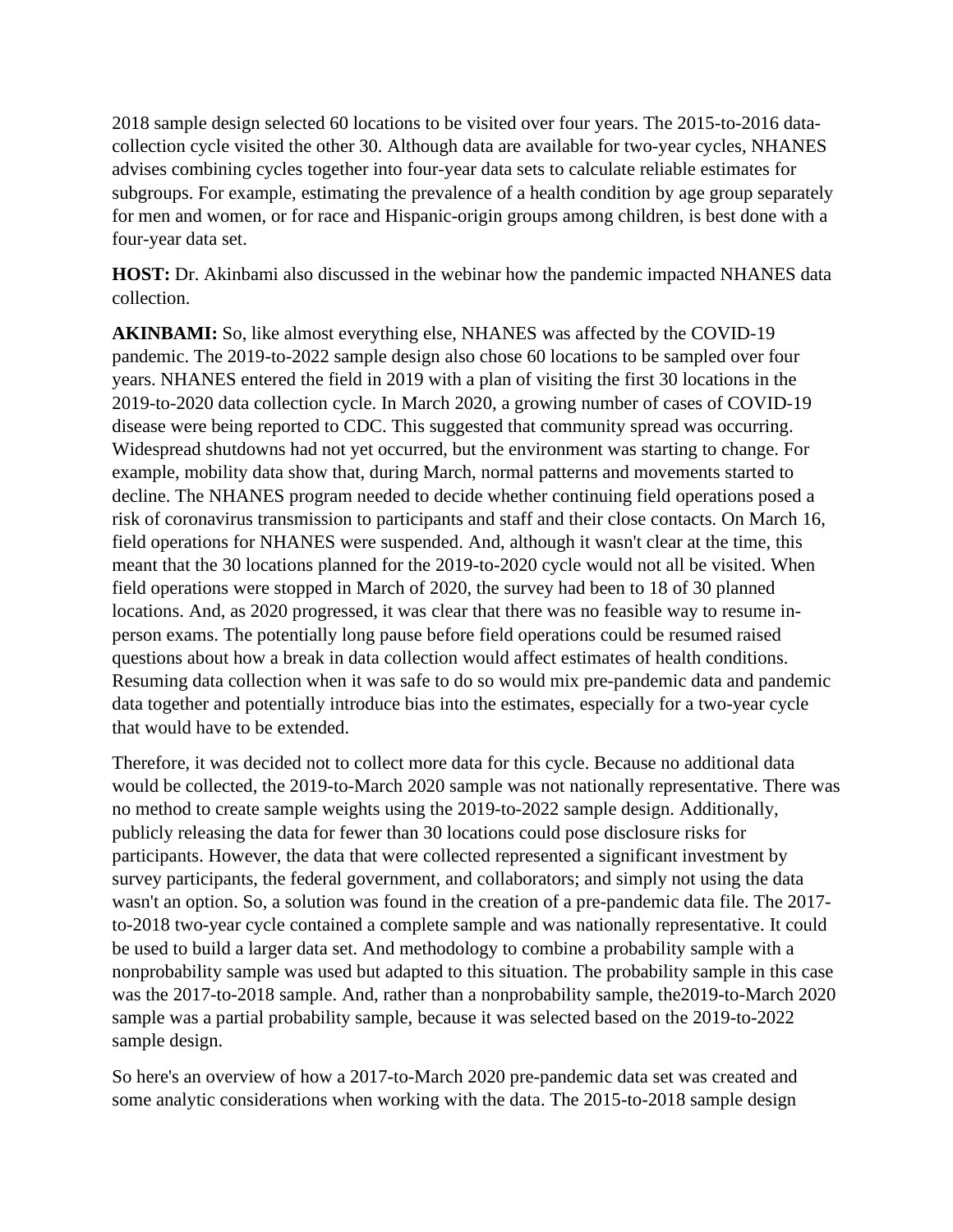specified the locations chosen for the 2017-to-2018 data collection cycle. And, as we mentioned previously, all 30 locations were visited in 2017 to 2018. The 2019-to-2022 sample design specified 30 locations that were supposed to have been visited in the 2019-to-2020 data collection cycle and only 18 were visited. Combining the 2017-to-2018 sample with the 2019-to-March 2020 sample posed a problem. The 2015-to-2018 and the 2019-to-2022 sample designs were different because the 2019-to-2022 sample design was updated to reflect the changing United States. So the chosen solution was to pick one of these sample designs. Because the 2017 to-2018 data collection cycle fully adhered to the 2015-to-2018 sample design, this design was chosen. The 18 sites that were visited in 2019 to March 2020 were reassigned to the 2015-to-2018 sample design. Now that a design was chosen, the sample weights could be calculated. However, there were still some issues that needed to be resolved. The 2019-to-March 2020 locations didn't line up exactly with the 2015-to-2018 sample design. The result was that some portions of the country were underrepresented in the data. An adjustment factor was used to equalize representation over the sites visited from 2017 to March 2020. And, once that was done, interview weights and exam weights were then calculated using previous methodology. Extensive assessments confirmed that the final sample was nationally representative by making demographic comparisons to the American Community Survey, which is a population survey administered by the U.S. Census.

**HOST:** Dr. Akinbami concludes by discussing some important analytic considerations for users of the data.

**AKINBAMI:** The resulting 2017 to March 2020 pre-pandemic data can be used to calculate nationally representative estimates of health conditions and behaviors. It can be used like the previously released data sets for two-year cycles. However, the data from the partial 2019-to-March 2020 cycle by themselves are not nationally representative.

Therefore 2017-to-2018 data cannot be compared to the 2019-to-March 2020 data. And remember that, because the 2019-to-March 2020 data did not conform to the 2019-to-2020 survey design, no separate survey weights could be constructed for this cycle. It is not appropriate to use the 2017-to-March 2020 pre-pandemic weights for the partial sample collected in 2019 to March 2020. The weight adjustment that was applied to the 2017-to-March 2020 data was designed for overall estimates but not necessarily for subgroups. So, therefore, when 2017 to-March 2020 estimates for subgroups are compared to earlier estimates, trends should be interpreted with caution. For example, when the adjustment factor and other measures were applied to the survey weights, national representation by sex

was achieved and so is representation by age. But some sex-specific age

groups, for example, may have larger variation in estimates depending on how the participants are distributed across survey locations.

## **MUSICAL BRIDGE**